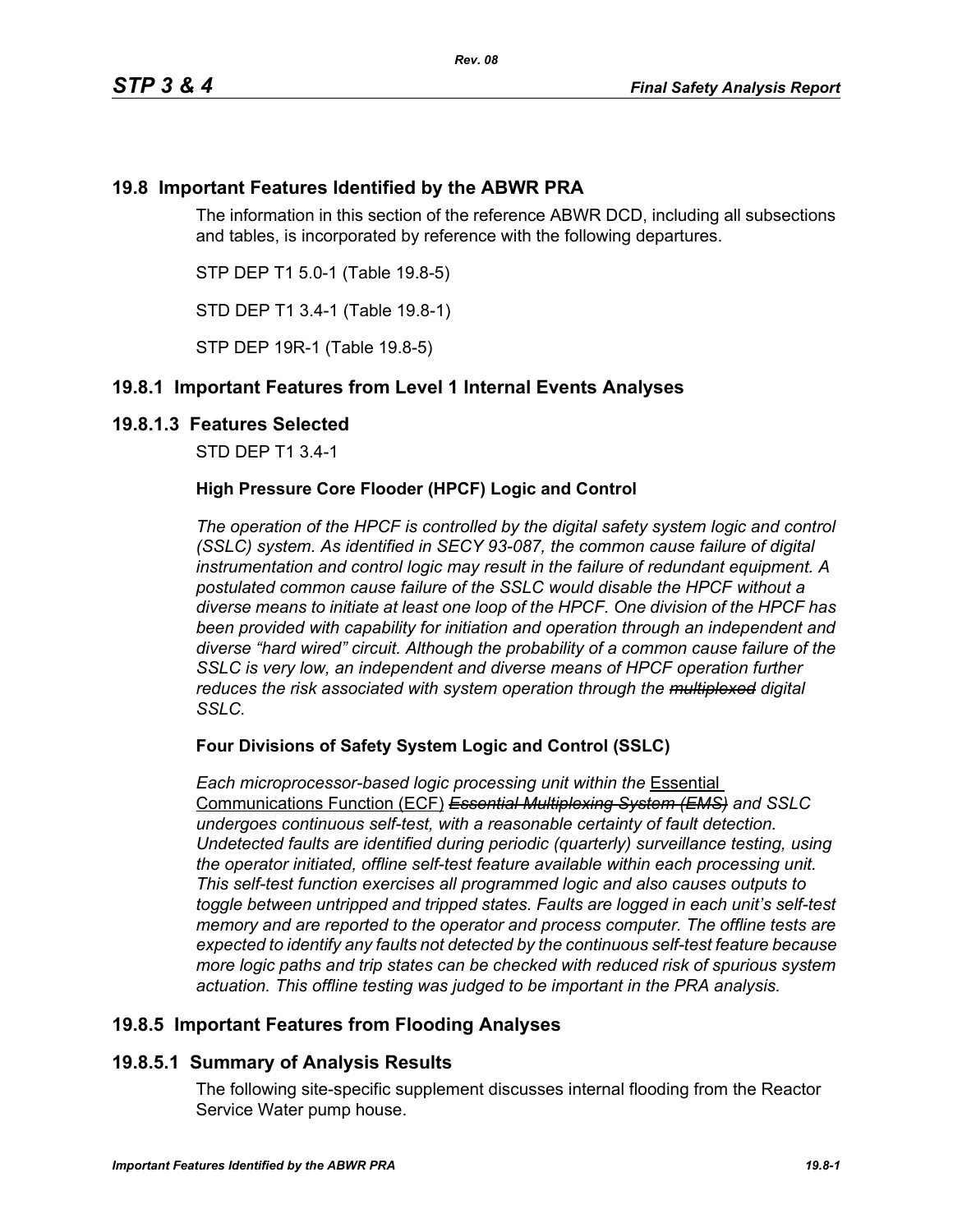*The ABWR flooding analysis evaluated all potential flood sources and through the use of simplified event trees determined the CDF for each building of interest. The three* four *buildings determined to have the potential for flooding to affect safety-related equipment are the Turbine, Control, and Reactor Buildings*, and the Reactor Service Water (RSW) pump house*. The other buildings do not contain safety-related equipment and are not connected to buildings that do. Tunnels from each of these buildings which are routed to the radwaste building are sealed to prevent interbuilding flooding. Therefore, the interbuilding flooding probability through these tunnels was evaluated to be several orders of magnitude lower than direct flooding due to pipe breaks in each building and was not included in the event trees. The adequacy of the tunnel seals should be confirmed by the COL applicant. The CDF for events initiated by flooding in the Turbine Building is extremely small for a low power cycle heat sink (PCHS) and very small for a high PCHS. The CDF for events initiated by flooding in the Control Building is very small*, the CDF for events initiated by flooding in the RSW pump house is very small, *and the CDF for events initiated by flooding in the Reactor Building is extremely small. The estimated CDF for events initiated by flooding from all internal flood sources is very small for a low PCHS and for a high PCHS.*

### **19.8.5.3 Features Selected**

The following site-specific supplement discusses internal flooding from the Reactor Service Water pump house.

#### *Water Level Sensors in the RCW/RSW rooms*

*Water level sensors are installed in the turbine building condenser pit, and the RCW rooms in the control building,* and *in* the RSW pump rooms*. These sensors are used to detect flooding in the rooms and send signals to trip pumps and close isolation valves in the affected systems. The sensors are arranged in a two-out-of-four logic. The control building* and the RSW pump house *has* have *two sets of sensors (lower and upper) which measure the water level using diverse means to eliminate the potential for common cause failures. The sensors also send signals to the control room to alert the operator to a potential flooding condition so that appropriate manual actions can be taken to isolate the flooding source.*

STP DEP 19R-1

#### *Anti-siphon Capability*

*The reactor service water (RSW) system contains anti-siphon capability (e.g.,vacuum breakers, air break) to stop flooding in the event of a break in a RSW line in the reactor component cooling water (RCW) rooms in the control building. The antisiphon capability will terminate RSW flow if the RSW pumps are tripped but the isolation valves in the affected division fail to close. The anti-siphon capability applies to both the RSW supply and return lines from/to the ultimate heat sink.*

STP DEP 19R-1

*Ultimate Heat Sink*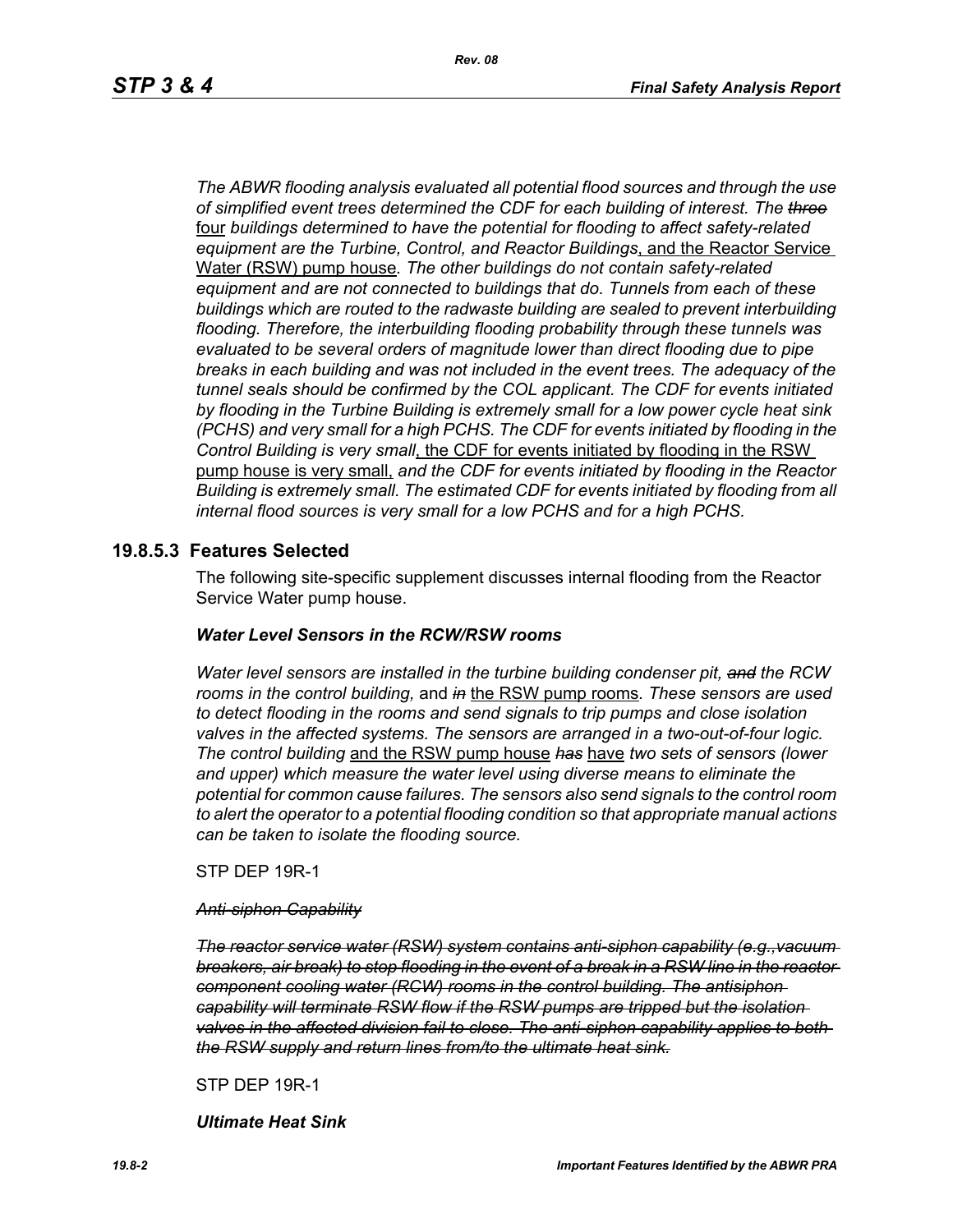*The ultimate heat sink will be designed such that water cannot gravity drain to the control building in excess of the allowed 4000 meters of RSW pipe from the isolation valves in the pump house (2000 meters each for supply and return).*

#### *RSW System*

*A maximum of 4000 meters of RSW piping is allowed between the RSW isolation valves at the pump house and the control building (2000 meters each for supply and return).*

The following site-specific supplement discusses internal flooding from the Reactor Service Water pump house.

### *Floods Originating in Turbine, Control, and* **or** *Reactor Buildings***, or the RSW Pump House**

*The screening analysis indicated that the flooding analysis only needed to address internal flooding from sources in the Turbine, Control, and Reactor Buildings*, and the RSW Pump House. *Other buildings do not contain equipment that can be used to achieve safe shutdown and flooding in those buildings cannot propagate to buildings which contain safe shutdown equipment. Although flooding originating in the Turbine Building could propagate through the Service Building and potentially enter the Control or Reactor Buildings if watertight doors fail or are left open, the analysis does not consider flooding to originate in the Service Building. The analysis addresses the potential for propagating of flooding through the Service Building.*

STP DEP T1 5.0-1

### **Operator Check Watertight Doors are Dogged**

*The flooding analysis assumes that all watertight doors are closed and dogged to prevent floods from propagating from one area to another* or from outside to the inside*. The watertight doors are alarmed to alert security personnel that a watertight door is open but, with the exception of the watertight doors in the RSW pump house, will not alarm to indicate that a door is not dogged. To guard against a door being left undogged, operators should check the doors every shift to assure that they are closed*  and dogged. The watertight doors in the RSW pump house are alarmed if open or if *left undogged.* All plant entrance doors located below the design basis flood level are provided with normally closed watertight doors or other watertight barriers. The equipment access entrances to the emergency diesel generator rooms are provided with watertight blocks that are only removed for necessary maintenance.

### **View of the Main Cooling Reservoir**

Plant buildings are located such that security personnel will have a clear and unobstructed view of the main cooling reservoir. Having such a view allows for prompt notification of the main control room so that all watertight doors can be verified closed before failure of the main cooling reservoir could be expected to threaten the plant. The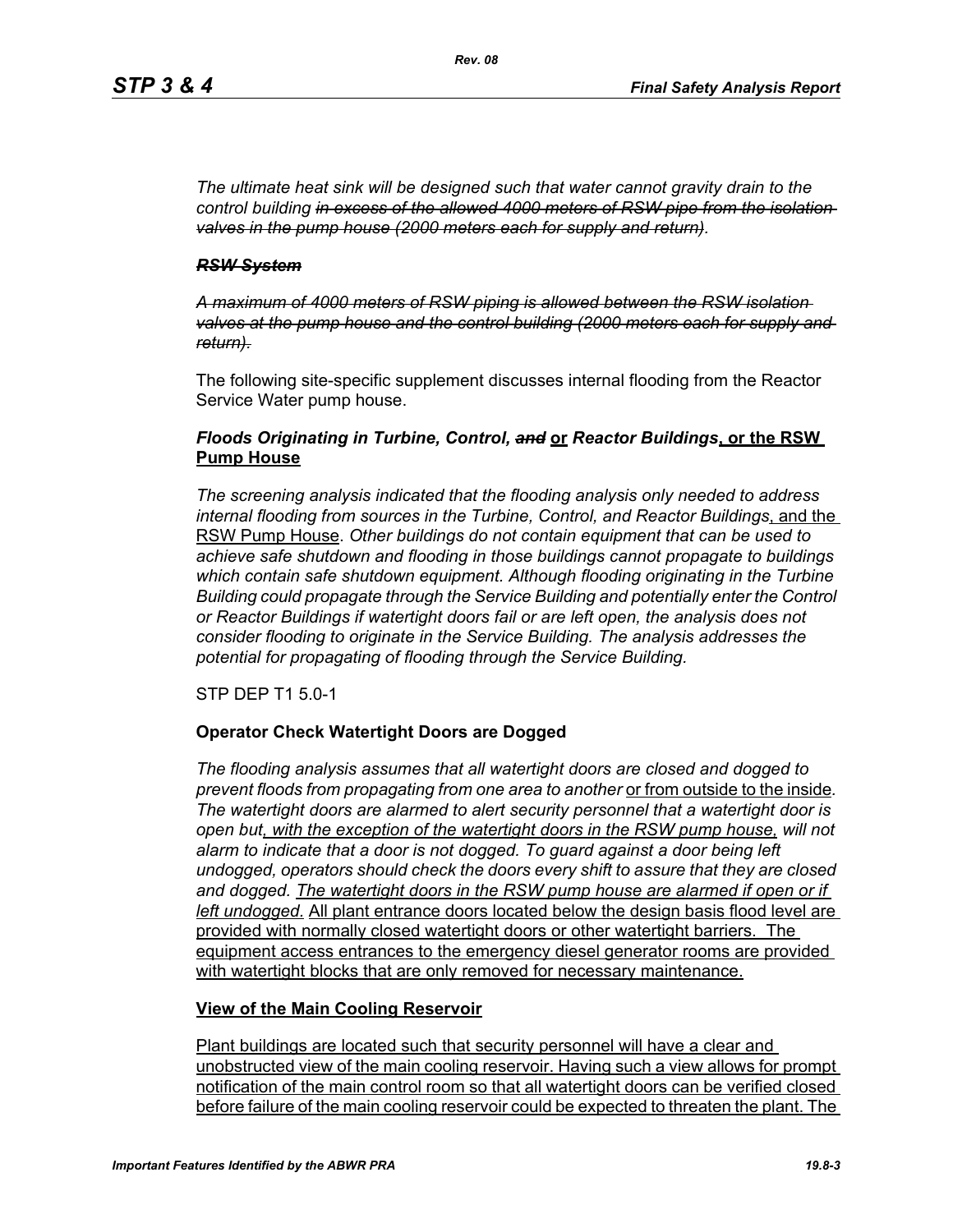area between the plant and the main cooling reservoir is lighted so that clear views are provided at night.

### **Operator Actions to Ensure Integrity Against External Floods**

In addition to having unobstructed views of the main cooling reservoir, security personnel will be trained to alert the main control room immediately to any indication of main cooling reservoir failure. On such notification, personnel in the main control room will ensure that all watertight doors are verified closed. Also, all external doors located below the design basis flood level will be verified closed on notification of any upstream dam failures. The emergency procedures for Severe External Flooding ensure that watertight barriers are in place and external opening sandbagged prior to the arrival on site of high water levels from external flooding (COM 19.9-3).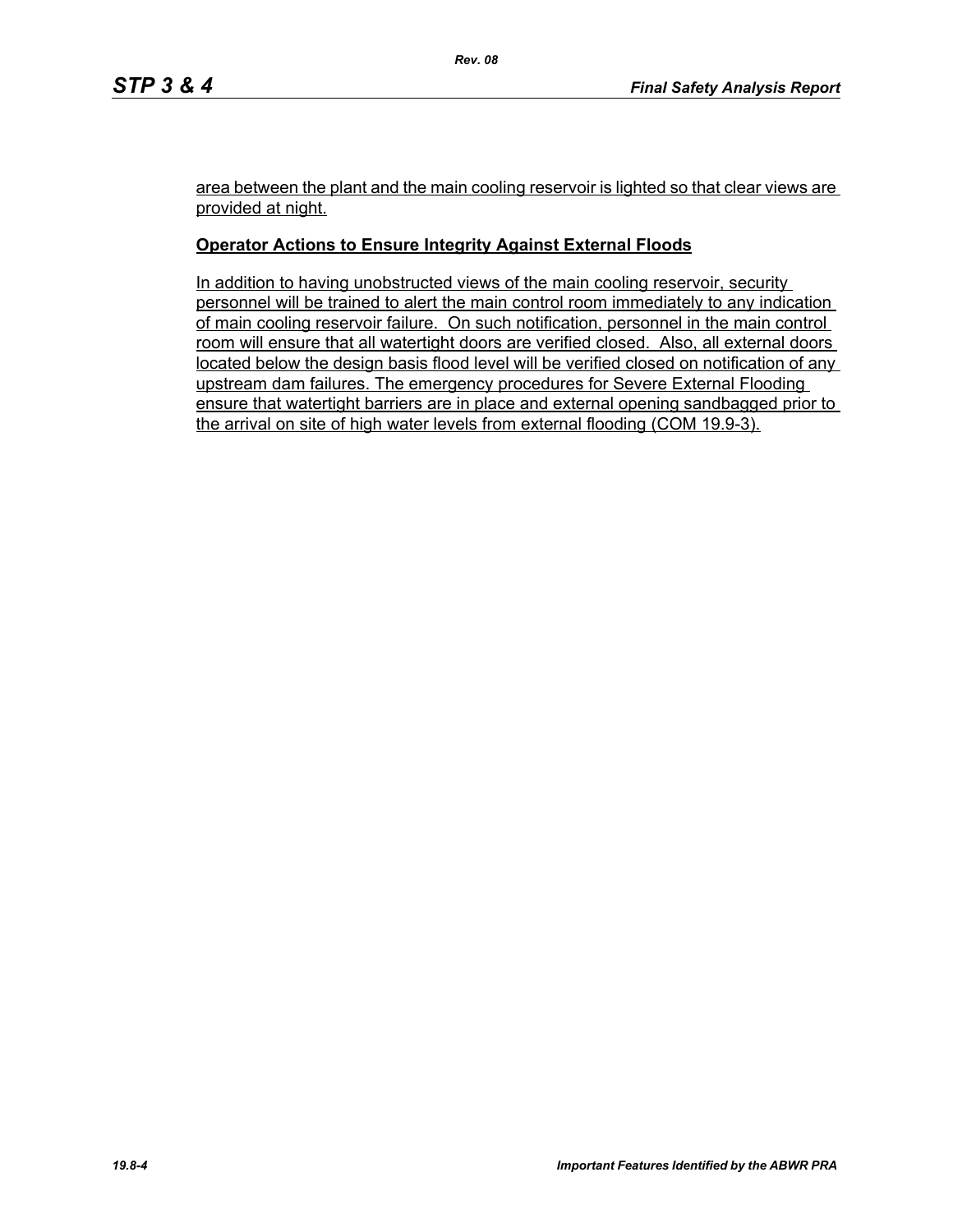| <b>Feature</b>                                                                                                                                                                          | <b>Basis</b>                                                                                                                                                                                                                                                                                                                                                                                         |
|-----------------------------------------------------------------------------------------------------------------------------------------------------------------------------------------|------------------------------------------------------------------------------------------------------------------------------------------------------------------------------------------------------------------------------------------------------------------------------------------------------------------------------------------------------------------------------------------------------|
| Operability of one high pressure core flooder<br>(HPCF) loop independent of essential multiplexing<br>system the Essential Communications<br><u>Functions</u> (2.2.6).                  | Provides an independent and diverse means of<br>initiating emergency core cooling in the event of<br>postulated common mode failures in the digital<br>safety system logic and control (SSLC).                                                                                                                                                                                                       |
| Conduct of quarterly testing of the Essential-<br><b>Multiplexing System Essential Communication</b><br><b>Functions and the Safety System Logic and Control</b><br><del>System</del> . | This testing is conducted to discover faults that are<br>not identified by the continuous self-test feature.<br>The conduct of the quarterly testing substantially<br>increases the reliability of the Essential Multiplexing-<br><b>System Essential Communication Functions and</b><br>the Safety System Logic and Control System and<br>the subsequent contribution to the low calculated<br>CDF. |